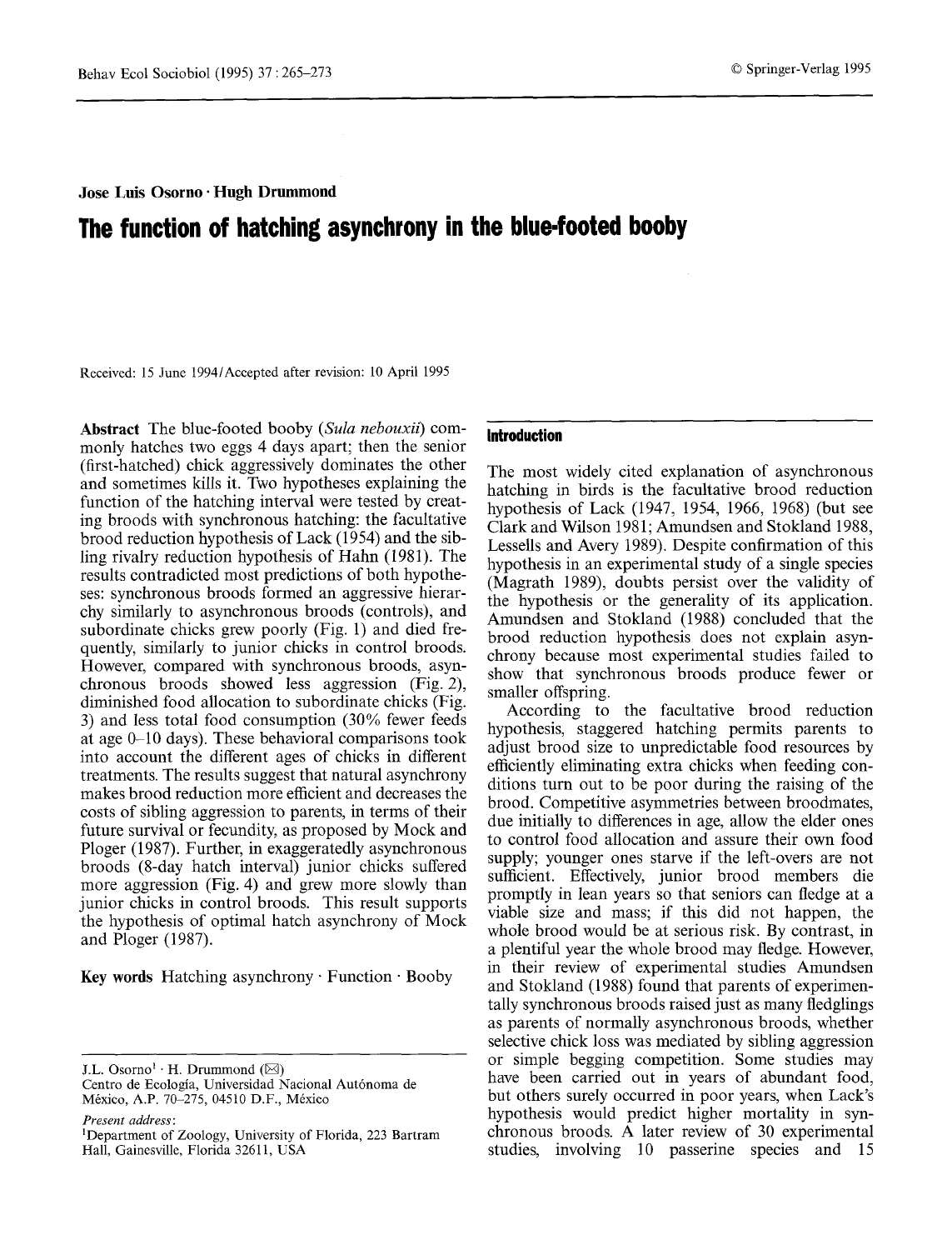non-passerines, showed that parents of experimentally synchronous broods tended to raise more fledglings than control parents, although experimental fledglings were usually lighter, raising doubts about their subsequent survival (Amundsen and Slagsvold 1991).

Mock and Ploger (1987) showed that the apparently normal fledging success of experimentally synchronous broods of cattle egrets may be associated with hidden costs. Intense competition between same-aged nestmates for food and survival involves an extra energetic cost to parents, who bring more food to the brood (see also Fujioka 1985). Hence, synchrony could lead to diminished parental survival or fecundity in later seasons (Mock and Forbes 1994).

Mock and Ploger's (1987) interpretation rests partly on the sibling rivalry reduction hypothesis of Hahn (1981, following Hamilton 1964), which holds that agebased asymmetries reduce competition for food among broodmates by effectively dictating precedence. The practical consequence is diminished fighting, begging, and wastage of the brood's energy on sibling conflict. However, Hahn proposed that sibling conflict prejudices the current brood, whereas Mock and Ploger (1987) proposed that future broods might be prejudiced if parents absorb the cost by working harder.

The present study contrasted the brood reduction and sibling rivalry hypotheses by testing whether asynchrony in the blue-footed booby *(Sula nebouxii)* facilitates early selective chick loss (following Lack) or reduces the energetic cost of sibling conflict (following Hahn). It also examined whether the energetic cost of rivalry between synchronous nestmates is borne by parents (as suggested by Mock and Ploger). In most of its ambit the hypothesis of Hahn (1981) is complementary to that of Lack (1954) (although the two are conceptually distinct), and the two hypotheses generate some identical predictions (see Table 3 in Hahn 1981). Therefore, to contrast them we derived suites of predictions for fledging success, mortality, growth, aggression and feeding in the study species.

We chose to test Lack's and Hahn's hypotheses because they seem particularly appropriate for species whose chicks compete violently and sometimes kill each other, and because facultative brood reduction is the most widely accepted explanation. Other hypotheses for staggered hatching (review in Lessells and Avery 1989) are not considered because our data are not appropriate for testing them.

The blue-footed booby on Isla Isabel, Nayarit, Mexico has a modal clutch of two similar-sized eggs that hatch 4 days apart (Drummond et al. 1986). Often both chicks fledge, but if food is insufficient during the nestling period, the senior chick increases its aggression and the junior chick dies of starvation or expulsion from the nest (Drummond and Garcia Chavelas 1989). In most broods there is a stable dominance relationship, with the junior chick readily submitting to its sibling and parents apparently declining to interfere in offspring agonism (Drummond et al. 1991; Drummond and Osorno 1992).

The predictions are listed in Table 1. Those related to fledging success are the most important and follow Hahn (1981); the other predictions are explicit or, in our opinion, implicit in Lack's and Hahn's original proposals. We tested the predictions by swapping chicks between nests to create synchronous broods, which were compared with broods with normal hatch intervals. This was done in 1986, when a mild E1 Nifio

| <b>Table 1</b> Predictions for<br>asynchronous (control)<br>broods, in comparison with<br>experimentally synchronous<br>broods |                           | Sibling rivalry reduction<br>Brood reduction<br>hypothesis (Hahn 1981)<br>hypothesis (Lack $1954$ <sup>a</sup>                           |  |
|--------------------------------------------------------------------------------------------------------------------------------|---------------------------|------------------------------------------------------------------------------------------------------------------------------------------|--|
|                                                                                                                                | Fledgling success         | 1. Lower proportion of broods in<br>Likewise.<br>which both chicks die                                                                   |  |
|                                                                                                                                |                           | Likewise<br>2. Higher proportion of broods with<br>partial success, relative to broods<br>where both die                                 |  |
|                                                                                                                                |                           | Greater proportion broods in which<br>3. No difference in proportion of<br>broods in which both chicks<br>both chicks survive<br>survive |  |
|                                                                                                                                | Age of victim at<br>death | 4. Younger                                                                                                                               |  |
|                                                                                                                                | Growth                    | 5. Greater difference between<br>dominant and subordinate<br>chicks                                                                      |  |
|                                                                                                                                |                           | Greater growth of both chicks<br>6. Greater growth of senior<br>chicks                                                                   |  |
|                                                                                                                                | Aggression                | Lower frequency of aggression<br>7. Hierarchy forms (not necessarily,<br>in synchronous broods)                                          |  |
|                                                                                                                                | Feeding frequenccy        | 8. Greater difference between the<br>two chicks                                                                                          |  |

<sup>a</sup>Predictions for conditions of food shortage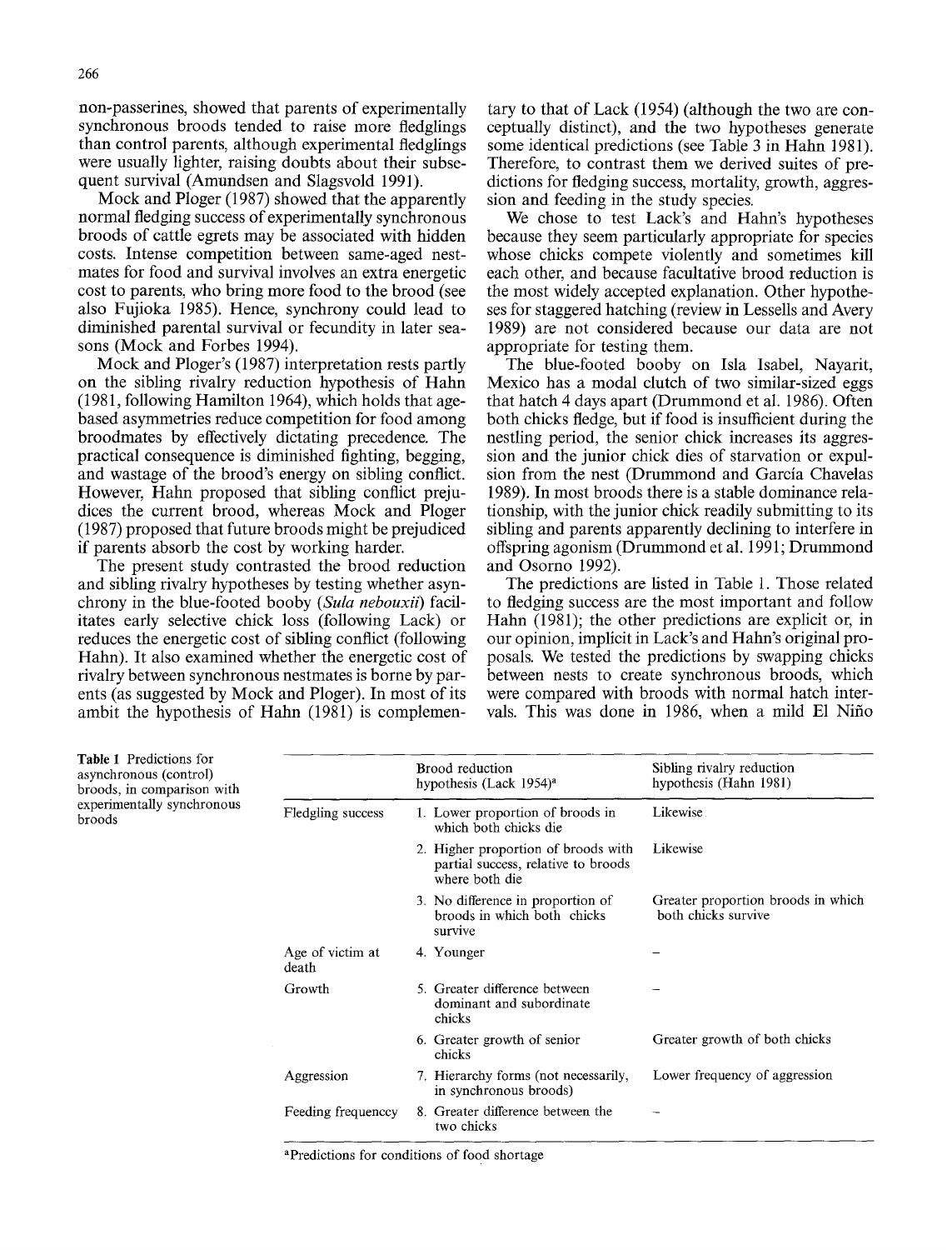267

oceanographic event depressed fish stocks in the eastern Pacific Ocean (Diaz and Kiladis 1992; Anderson 1989), presumably reducing the availability of sardines and anchovies, which are the blue-footed booby's exclusive prey. Lack's hypothesis predicts that in such a lean year asynchronous broods will outperform synchronous broods, by jettisoning the junior chick early on and fledging more senior chicks.

We also simultaneously tested the complementary hypothesis of optimal hatch asynchrony of Mock and Ploger (1987), according to which the magnitude of hatching asynchrony is adjusted to maximize parental efficiency and lifetime fitness. An experimentally enlarged hatching interval prejudiced the reproductive success of cattle egrets *(Bubulcus ibis,* Mock and Ploger 1987) and shags *(Phalacrocorax aristotelis,* Amundsen and Stokland 1988), resulting in slower growth and more frequent and early death of junior chicks, due to severe competitive disadvantage. Hence, there is an upper limit to beneficial delay in hatching between broodmates. Mock and Ploger (1987) concluded that the natural hatching interval steered an optimal course between large intervals, involving excessive competitive disparity and high mortality of junior chicks, and small intervals, involving extra foraging effort and probable diminished success of parents in subsequent reproduction.

To test the optimality hypothesis, we experimentally doubled hatching intervals in a sample of blue-footed booby broods. Compared with controls, junior chicks in broods with enlarged intervals were predicted to feed infrequently, grow poorly and die frequently.

Our analyses scrupulously took into account the differences in age between chicks in different treatments, a potential confound when feeding or aggression vary with age.

#### **Materials and methods**

#### Methods

The study was carried out in the blue-footed booby colony in the Costa Fragatas area of Isla Isabel between February and July 1986. Hatchlings 0-1 day old were exchanged between two-chick broods shortly after completion of hatching of the focal broods, to establish three treatments differing only in hatching interval. In synchronous broods, on the day the first egg hatched, we removed the second egg and replaced it with a 0-1 day old chick. In controls, we removed either the first  $(n = 5)$  or the second  $(n = 7)$  chick on the day it hatched and replaced it with a  $0-1$  day old chick. In three doubly asynchronous broods, we removed the first laid egg 4 days before its expected hatching date and replaced it with a 0-1 day old chick; in ten doubly asynchronous broods, after hatching of the first chick we temporarily replaced the second egg with another egg, then replaced the temporary egg with a 0-1 day old chick 8 days after hatching of the first chick. Mean hatching intervals were 0.16 days (SD = 0.36 days, range = 0–1 day,  $n = 19$ ) in synchronous broods, 7.53 days (SD = 1.29 days, range = 6–9 days,  $n = 17$ ) in doubly asynchronous broods, and 4.08 days (SD =  $0.64$  days, range =  $3-5$  days,  $n = 13$ ) in control broods. The exchange of a chick in control broods controlled for possible effects of exchanging, for example effects associated with individual recognition. Ages of all chicks were known from daily inspection of all clutches at Costa Fragatas. When first found a chick was considered to be 0 days old.

In a fourth treatment, natural controls, two chicks were retained in their natal nest and left untouched except for the routine weighing, measuring and marking that were applied to all treatment groups; their mean hatching interval was  $3.85$  d (SD = 0.53 days,  $range = 3 - 5 \text{ days}, n = 14.$ 

As broods became available, over an 89-day period (18 February-18 May), they were assigned successively to one of the four treatments, within the limits imposed by compatibility of chicks' particular ages. Mean starting dates  $(\pm S E, \text{ days})$  for the four treatments were similar: 12 March  $(\pm 7.4)$  in synchronous broods, 6 March  $(\pm 6.3)$  in doubly asynchronous broods, 8 March  $(\pm 6.5)$  in control broods, and 16 March ( $\pm 7.3$ ) in natural control broods. No more than one chick was swapped into a brood, with the exception of eight doubly asynchronous and control broods where the younger (resident) chick failed to hatch and was substituted by a hatchling from another nest to complete the brood. In synchronous broods there was no evidence of a relationship between origin of chick (resident or introduced) and dominance (see criterion below): 57% of introduced chicks became dominant ( $G = 0.54$ ,  $df = 1$ ,  $P > 0.7$ ,  $n = 14$  broods that suffered no predation). Furthermore, across all treatments, origin of chick (resident or introduced) was not related to survival: for seniors/dominants, 2 of 16 residents and 2 of 23 introduced chicks died ( $G = 0.13$ ,  $df = 1$ ,  $P > 0.05$ ); for juniors/subordinates, 13 of 25 residents and 7 of 14 introduced chicks died  $(G = 0.01, df = 1, P > 0.05)$ . However, there is limited evidence that resident chicks tended to grow faster than introduced chicks: at age 10 days, residents were 22% heavier ( $F = 3.7$ ,  $df = 1,48$ ,  $P = 0.06$ ; three-way ANOVA, treatment x status x origin, all interactions ns), but by age 20 days no difference was evident  $(F = 2.1, df = 1,30, P = 0.16)$ .

Chicks were marked with colored wire bands around the tarsus until they could walk, when numbered plastic bands were used. Until chicks reached 1000 g they were measured (culmen, with a tape measure) and weighed on an Ohaus electronic balance  $(\pm 1 \text{ g})$ each day between 0700 and 1000 hours. Thereafter, these measurements and masses [with a Pesola spring balance  $(\pm 25 \text{ g})$ ] were taken every 2nd day until chicks became fully feathered (i.e., head turned completely black) at about 12 weeks of age.

We observed behaviour in 9 synchronous broods, 7 doubly asynchronous broods, 10 control broods and 4 natural control broods. Each brood was observed continuously between 0600 h and 1800 h on an average 9.6 consecutive days (SD = 3.05 d,  $n = 30$ ) during the first 20 d after the two chicks began cohabiting. Mean ages of junior/subordinate chicks on the first day of observation were similar in the four treatments: synchronous broods, 5.7 d; doubly asynchronous broods, 5.2 d; control broods, 6.6 d; natural control broods, 3.8 d. This observation schedule was possible because hatching in the colony was staggered in time and there were four observers. Two observers alternating in two-hour shifts during 12 h watched up to four broods simultaneously. We recorded all aggressive pecks and parental feeds, following the strict behavioural definitions used in Drummond et al. (1986, 1991). Inter-observer reliability was checked at the start of the study and then once a month, by recording a total 42 nest-hours of independent observations by two observers.

#### Terminology and Analysis

In doubly asynchronous, control and natural control broods each chick is referred to as senior or junior, according to the age difference. In synchronous broods, each chick is referred to as dominant or subordinate, according to which nestmate gave more pecks. A chick was dominant overall if it dominated on more days than its nestmate. In the five synchronous broods that were never observed and in the one synchronous brood in which the two nestmates were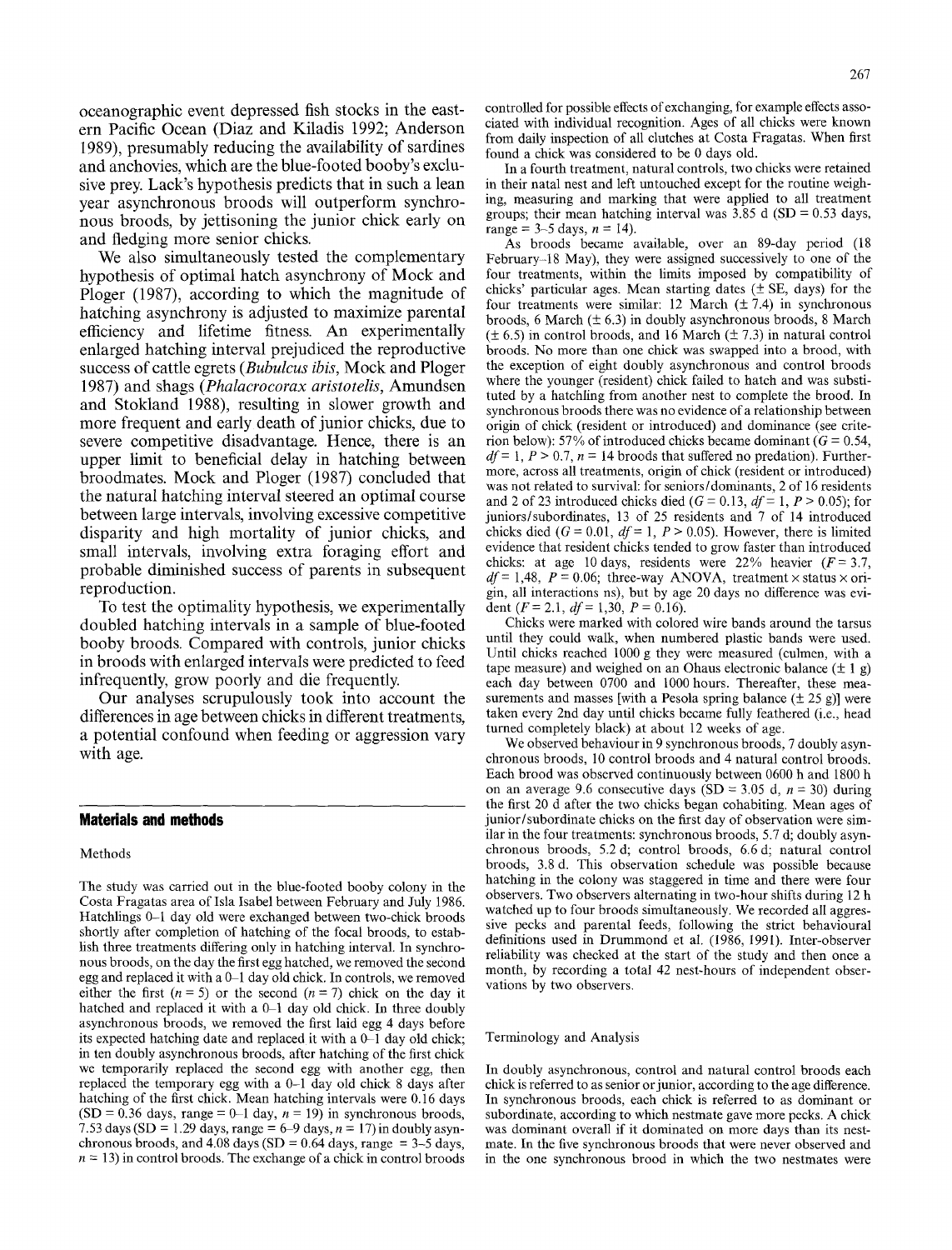dominant on equal numbers of days, we attributed dominance to the chick that was heavier than its nestmate on the majority of days up to age 40 days (beyond 40 days sexual size dimorphism is increasingly likely to reverse differences in size due to dominance). Differences of age or dominance are both referred to as status.

Following Drummond et al. (1991), disappearances of chicks up to 6 days old were attributed to predation by milk snakes *(Lampropeltis triangulum).* Despite differences among treatments in the initial ages of chicks, the proportions of broods that suffered predation did not differ  $(G=0.72, df=3, P>0.8;$  doubly asynchronous: 4/17, synchronous:  $5/19$ , control:  $1/13$ , natural control:  $4/14$ ).

Growth was analyzed by comparing mean weights and lengths of culmen and ulna at hatching (0 days), 10 days and 20 days (ages when brood reduction is common), and 60 days (the greatest age for which the diminishing sample sizes were adequate). Only chicks with surviving nestmates at the time of measuring were used. Sex was taken into account in comparisons of 60-days old chicks (using three-way ANOVAs), but not in the case of younger chicks (for which two-way ANOVAs were used) because the sex of many younger chicks was unknown. Directional hypotheses requiring a pairwise contrast were tested with  $t$ -tests. Sex of fledglings was identified using a discriminant function based on asymptotic lengths of culmen and ulna of fledglings in 1987 (Drummond et al. 1991). To determine whether chicks were underweight at death we compared their last weight (the day before death) with the mean weight of their peers (chicks of the same treatment, status and age).

Ifa chick died, then its brood was deleted from behavioral analyses from that date onward. To achieve meaningful comparisons of behavioral frequencies despite necessary disparities between treatment groups in ages of chicks, data were grouped either by date or by age. Analyses by date used the scores of both nestmates recorded on the same day, and the scores were associated with the age of the senior chick on that day. Analyses by age used the scores of both nestmates at a particular age, for example the score of the senior chick on its 5th day of life and the score of the junior chick on its 5th day of life. To compare treatments for total feeding frequency to the brood (summing across both parents and both chicks), a mean frequency was calculated for each brood over a 10-day block by date, and a 10-day block by age. To compare allocation of feeds between nestmates, feeding scores of both chicks of the same age were used and a mean was calculated for each brood over a 10-day block. To compare treatments for total pecking frequency (summing the two nestmates), we added the scores of the two chicks at the same age, then calculated a mean for each brood for a 10-day block. We also compared the pecking frequencies of senior chicks in control broods and dominant chicks in synchronous broods using similar 10-day blocks by age. Doubly asynchronous broods posed an even greater problem for establishing meaningful comparisons of chicks at equivalent ages. We compared total pecking frequency in doubly asynchronous and control broods by grouping scores according to the age of the junior nestmate, and also compared pecking frequencies of senior chicks in these two treatments at age **11-20** days. Apparent inconsistencies in sample sizes in Results arise from using these different methods of grouping data.

For analyses of fledging success and mortality we used the G test with Williams correction (Sokal and Rohlf 1981), except when there was a zero value, in which case we used Fisher's exact test. Except where stated otherwise, significance tests were one-tailed tests of directional hypotheses. Pairwise comparisons were made with the Mann-Whitney U-test.

#### **Results**

Control versus natural control

There were some differences in growth between control broods and natural control broods, the latter tending to grow more slowly. We therefore discarded the data from the natural controls and compared the two experimental treatments only with the controls, which represented a more strictly appropriate comparison.

Control and natural control treatments did not differ in the proportion of broods that produced 0, 1 or 2 fledglings, whether predated broods were included  $(G=0.71, df=2, P>0.3)$  or deleted  $(G=1.55,$  $P > 0.2$ ). Nor did they differ in behavioural frequencies up to age 20 days (pecks, 0–10 days:  $U = 5$ ,  $P > 0.4$ ,  $n = 3$ , 6; pecks, 11-20 days:  $U = 12$ ,  $P = 1.0$ ,  $n = 4$ , 6; feeds, 0–10 days:  $U = 6.5$ ,  $P > 0.7$ ,  $n = 3$ , 6; feeds, 11–20 days:  $U = 10$ ,  $P > 0.7$ ,  $n = 4$ , 6; all two-tailed tests).

However, two-way analyses of variance (treat $ment \times status$ ) revealed significant differences between control and natural control broods, in the weight of broods (senior plus junior chicks) at ages 10 days and 20 days. Control broods were heavier than natural controls at 10 d ( $F = 5.43$ ,  $P = 0.025$ ,  $df = 1$ , 38) and at 20 days ( $F = 6.05$ ,  $P < 0.02$ ,  $df = 1$ , 32), averaging 18% and 21% heavier at those respective ages. Although these differences diminished progressively with age, they prevent us pooling the two treatments for comparing with experimental treatments. By contrast, hatchlings of the three main treatment groups were similar in weight, culmen length and ulna length  $(P > 0.4$ , all three ANOVAs).

The differences between controls and natural controls may be partly explained by a fortuitous difference in sizes of chicks at hatching: at 0 days, senior and junior control chicks had culmens  $5\%$  and  $1\%$  longer, respectively, than their natural control peers.

Brood reduction and sibling rivalry reduction

Here we report the results relevant to the predictions from Lack's and Hahn's hypotheses presented in Table 1; we refer to the predictions according to the numbering in that table.

#### *Fledging success and mortality*

Similar proportions of synchronous broods and control broods fledged 0, 1 or 2 chicks (Table 2), and it was mainly subordinate and junior chicks that died, with indications that they were victims of sibling aggression and starvation. In synchronous broods, five of six single losses were the subordinate chick, and four of the five were underweight ( $\bar{x} = 28\%$  below peer mean). One day before death, one of these subordinate victims was found 5 m from its nest bearing wounds from adult pecks, evidently a victim of expulsion and consequent persecution by neighbors. In control broods, all seven losses were chicks that were underweight ( $\bar{x}$  = 42%). Four of these victims were junior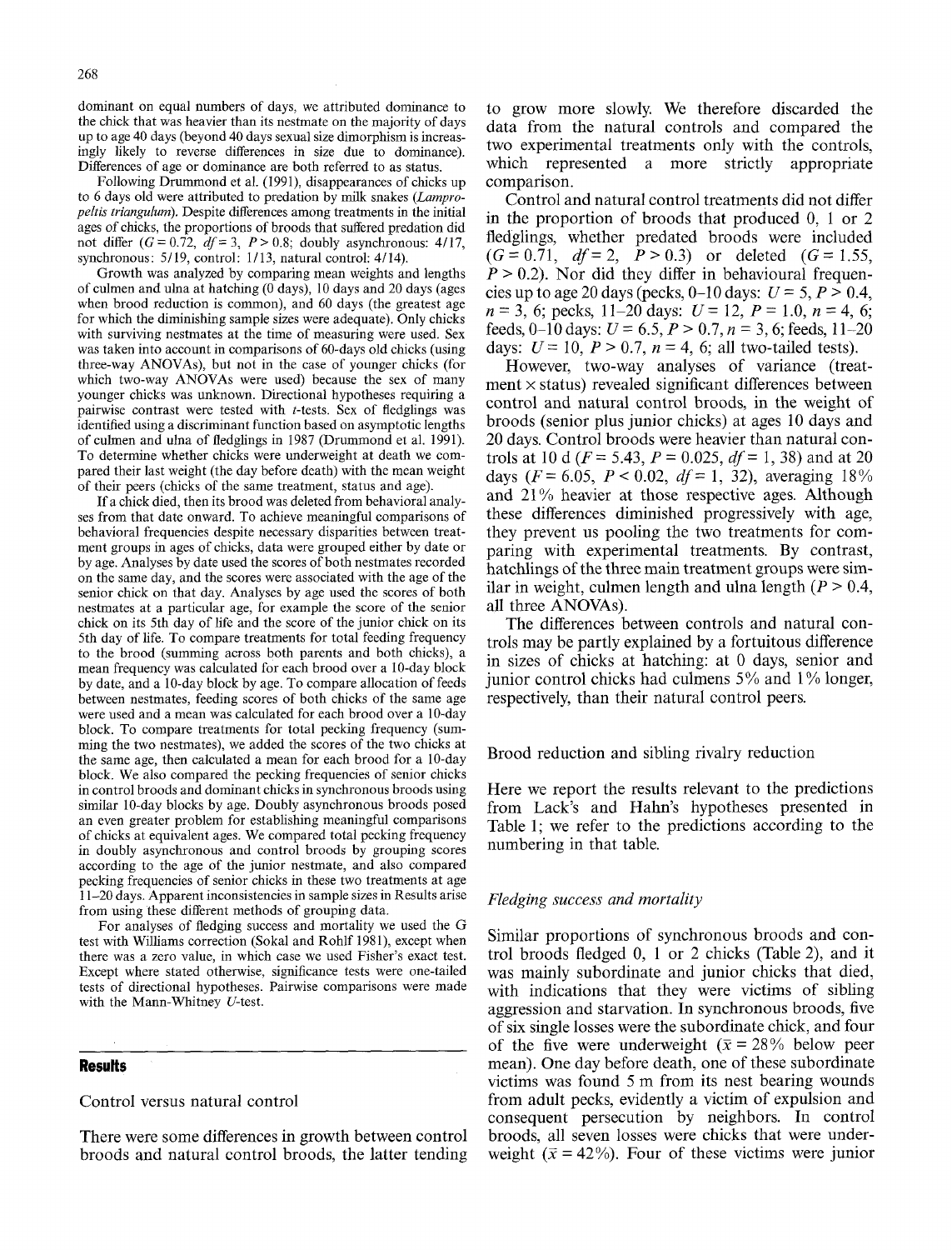Table 2 Number (and proportion) of broods fledgling 0, 1, 2 chicks in relation to hatching interval

|                        |             | Number of fledglings |             |             |  |
|------------------------|-------------|----------------------|-------------|-------------|--|
| Treatment              | $n^{\rm a}$ | 0                    |             | 2           |  |
| Synchronous            | 14          | 0<br>(0.00)          | 6<br>(0.43) | (0.57)      |  |
| Doubly<br>asynchronous | 13          | (0.07)               | 9<br>(0.69) | 3<br>(0.23) |  |
| Control                | 12          | (0.08)               | 5<br>(0.42) | 6<br>(0.50) |  |

<sup>a</sup>Including only unpredated broods

chicks, three of which were subject to intense pecking in the days before death.

The first two predictions of Lack's and Hahn's hypotheses were not supported (Table 2). When all broods (including predated broods) were analyzed, the proportion of broods suffering total loss was not lower in control broods than in synchronous broods  $(G = 1.78, df = 1, P > 0.10)$ ; and the ratio of broods with one fledgling to broods with no fledglings was no higher in control broods than in synchronous broods  $(G = 1.83, df = 1, P > 0.10)$ . Moreover, when predated broods were deleted from the sample, neither of these same comparisons was significant  $(P>0.50$  and  $P > 0.46$ , respectively, Fisher's test; Table 2). Contrary to Hahn's prediction (no. 3) the proportion of broods in which both chicks survived was not higher in control broods than in synchronous broods, whether all broods were included in the comparison  $(G = 0.06,$  $df = 1$ ,  $P > 0.70$ ) or only unpredated broods ( $G = 0.11$ ,  $df = 1$ ,  $P > 0.70$ ; Table 2).

Samples of broods were small and consequently inadequate to detect minor differences in mortality between control and synchronous broods, but it is noteworthy that no tendencies in the predicted directions were evident (Table 2).

The data provide nonsignificant support for Lack's fourth prediction: junior chicks in control broods died at a younger mean  $(\pm SD)$  age (14.9  $\pm$  9.94 days) than subordinates in synchronous broods  $(23.5 \pm 29.17)$ days) (Mann-Whitney  $U = 12.5$ ,  $P = 0.5$ ,  $n = 5.5$ ).

#### *Growth*

Overall, the predictions of both hypotheses in relation to growth were not supported by significant results or tendencies in the data. Contrary to prediction 5 of Lack's hypothesis, there was little indication that the growth of nestmates differed more in control broods than in synchronous broods. Compared with synchronous broods, the difference in weight between control nestmates was 17% greater at 10 days, 60% less at 20 days and 42% less at 60 days (Fig. 1), but none of these contrasts was significant (10 days:  $t = 0.26$ ,  $P = 0.80$ ,

 $n = 11, 11; 20 \text{ days}; t = 0.57, P = 0.57, n = 9, 8; 60 \text{ days};$  $F = 0.43$ ,  $P = 0.67$ ,  $n = 5, 7$ ). And similar patterns of nonsignificant contrasts between synchronous and control broods were found for differences between nestmates in length of culmen and length of ulna (Osorno 1991).

Contrary to prediction 6 of Lack's hypothesis, senior chicks in control broods did not grow faster than dominant chicks in synchronous broods. Compared with dominants in synchronous broods, seniors in control broods were 2.4% heavier at 10 days, 7.3% lighter at 20 days and 7.0% lighter at 60 days (Fig. 1), but none of these contrasts was significant (10 days:  $t = 0.24$ ,  $P = 0.81$ ,  $n = 12, 11$ ; 20 days:  $t = 0.82$ ,  $P = 0.42$ ,  $n =$ 10, 8; 60 days: F= 2.52, P = 0.15, *df=* 1, 8).

Contrary to Hahn's hypothesis (prediction 6), asynchronous chicks did not grow better than synchronous chicks; if anything, there was a nonsignificant tendency in the contrary direction. Compared with synchronous broods, controls were 1.2% lighter at 10 days, 1.2% heavier at 20 days and 0.2% lighter at 60 days, and none of these contrasts was significant (10 days:  $F=0.01$ ,  $P=0.86$ ,  $df=1,41$ ; 20 days:  $F=0.18$ ,  $P = 0.67$ ,  $df = 1$ , 31; 60 days:  $F = 0.01$ ,  $P = 0.92$ ,  $df = 1$ , 20). Similar patterns of nonsignificant contrasts were found for culmen and ulna (Osorno 1991).

We used a multivariate test to simultaneously examine the possible effects of treatment, status, and sex on both the maximum weight and age at which that weight was reached. Neither the maximum weight nor the age at which it was reached differed between synchronous and control broods (treatment:  $F = 0.52$ ,  $P > 0.05$ ,  $df = 2, 20$ ; status:  $F = 0.28$ ,  $P > 0.05$ ,  $df = 2, 20$ ). Females in both treatments reached a greater weight than males and did so later than males (sex:  $F = 39.37$ ,  $P < 0.001$ ,  $df = 2,20$ . There was no interaction between status and maximum weight or age of maximum weight ( $F = 1.24$ ,  $P > 0.05$ ,  $df = 2, 20$ ). (Similar intrasexual differences in maximum weight and the age it is attained were reported by Drummond et al. 1991.)

#### *Aggression and feeding*

We observed aggression in nine of ten control broods; in the brood without aggression the junior chick steadily lost weight and died 2 days after the brood was formed. In the nine control broods with aggression, it was the senior chick that dominated, consistently in most cases (days of dominance of senior/ junior, per brood: 10/0, 10/0, 9/1, 8/0, 7/0, 7/1, 6/0, 5/0, 3/2). Pecking started when the senior chick was  $6.8 \pm 0.57$  days old ( $n = 3$ ), at which time it enjoyed an obvious advantage in motor coordination and was larger than its nestmate (weight: 36-52%, culmen: 16-23%, ulna: 7-20%).

In most of the nine synchronous broods there was also consistent dominance by one chick, contrary to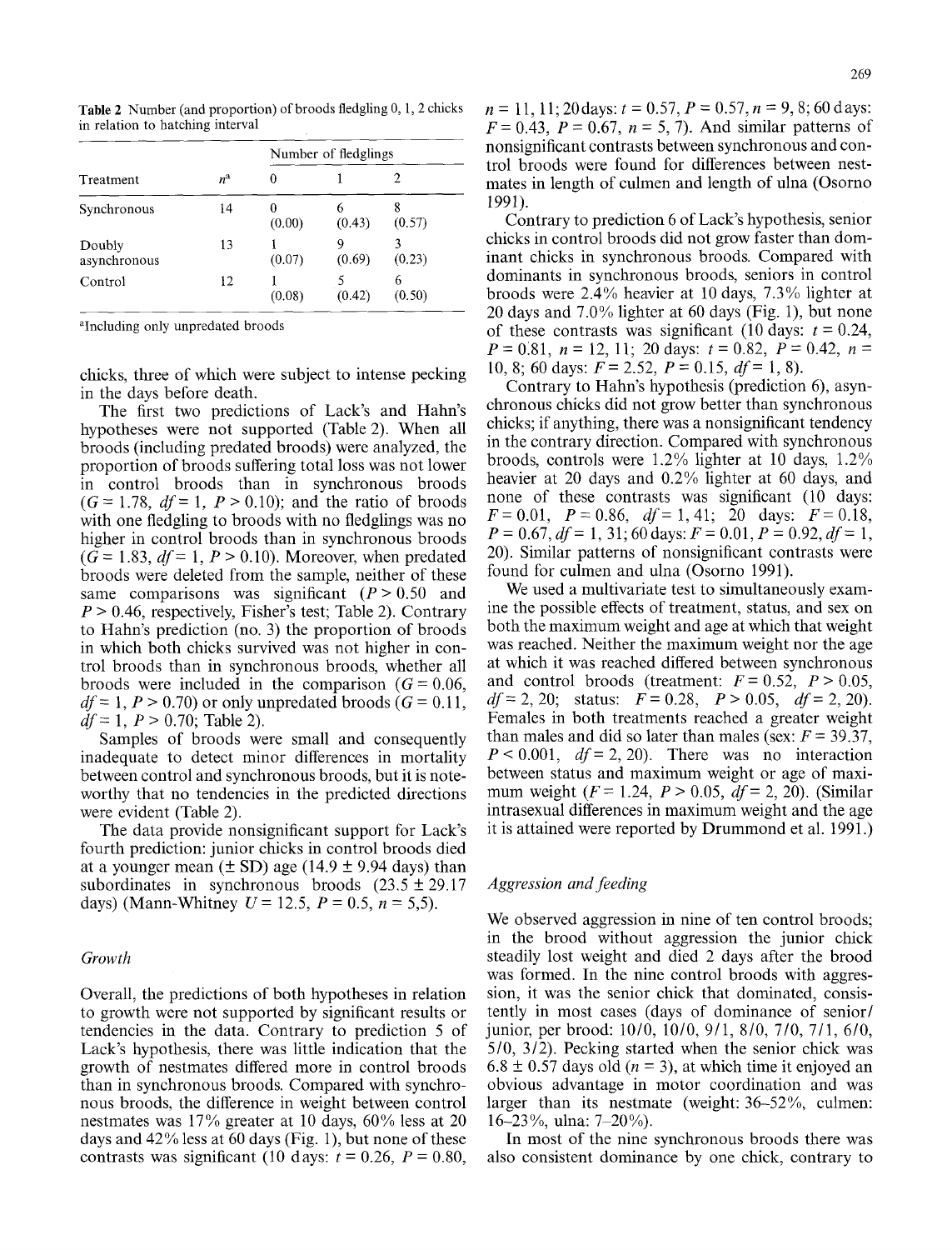Fig. la-d Growth of synchronous and control broods. Synchronous broods included one dominant and one subordinate chick, control broods included one senior and one junior chick. Graph a compares nestmates in control broods, b compares nestmates in synchronous broods; the same data are presented in graphs c and d to compare chicks of the same status in synchronous versus control broods. All graphs compare chicks of the same age. Numbers by curves are sample sizes



Lack's hypothesis (prediction 7); days of dominance by dominant/subordinate, per brood: 17/1, 11/0, 10/0, 6/3, 4/3, 4/0, 4/0, 2/0, 1/1. Pecking in synchronous broods started when the chicks were  $6.8 \pm 0.71$  days old ( $\bar{x} \pm SE$ ,  $n = 6$ ). In three of six broods where the start of pecking was observed, the dominant chick was initially larger than its nestmate (weight:  $26.8 \pm 2.3\%$ , culmen:  $14.5 \pm 1.3\%$ , ulna:  $8.9 \pm 3.1\%$ ; but in the other three broods the dominant chick was initially slightly smaller than its nestmate (weight:  $-4.9$  $\pm$  2.1%, culmen:  $-$  0.2  $\pm$  4.3%, ulna:  $-$  3.3  $\pm$  0.2%). Two of these three smaller dominants became larger than their nestmates, and the nestmate of the third one died on the day after aggression started. In seven of nine synchronous broods observed the dominant chick was also the heavier nestmate until at least 40 days or until one chick died. The two exceptions were a brood where both chicks grew poorly and the subordinate died after 6 days of cohabitation, and a brood in which the chick that was consistently lighter (by no more than 200 g) dominated on 17 of 18 days.

# **Age of each chick (days)**

Consistent with Hahn's prediction (no. 7), pecking by the two nestmates was 60% more frequent in synchronous broods than in control broods at age 11-20 days (analysed by age), but the difference fell just short of significance  $(U = 6.5, P = 0.06, n = 5, 6; Fig. 2)$ . However, at this age dominant chicks in synchronous broods pecked their nestmates 3 times more frequently than senior chicks in control broods  $(61.0 \pm 18.1$  and  $20.9 \pm 7.1$  pecks, respectively), and this difference was significant ( $U = 6.0$ ,  $P = 0.03$ ,  $n = 6$ , 6). At 0-10 days, when chicks were first acquiring the ability to peck, these frequencies were low and similar in synchronous and control broods ( $U = 19$ ,  $P > 0.47$ ,  $n = 5$ , 8; Fig. 2).

Consistent with Lack's prediction (no. 8), the difference in the feeding frequencies of two nestmates across the whole 0-20 day span was 2.6 times greater in control broods than in synchronous broods  $(U= 16.5, P= 0.05, n = 7, 9)$ , when analysed by age (Fig. 3). This difference was significant at 11-20 days  $(U=3, P=0.03, n=4, 6)$  and non-significant at 0-10 days ( $U= 13$ ,  $P= 0.18$ ,  $n = 5, 8$ ).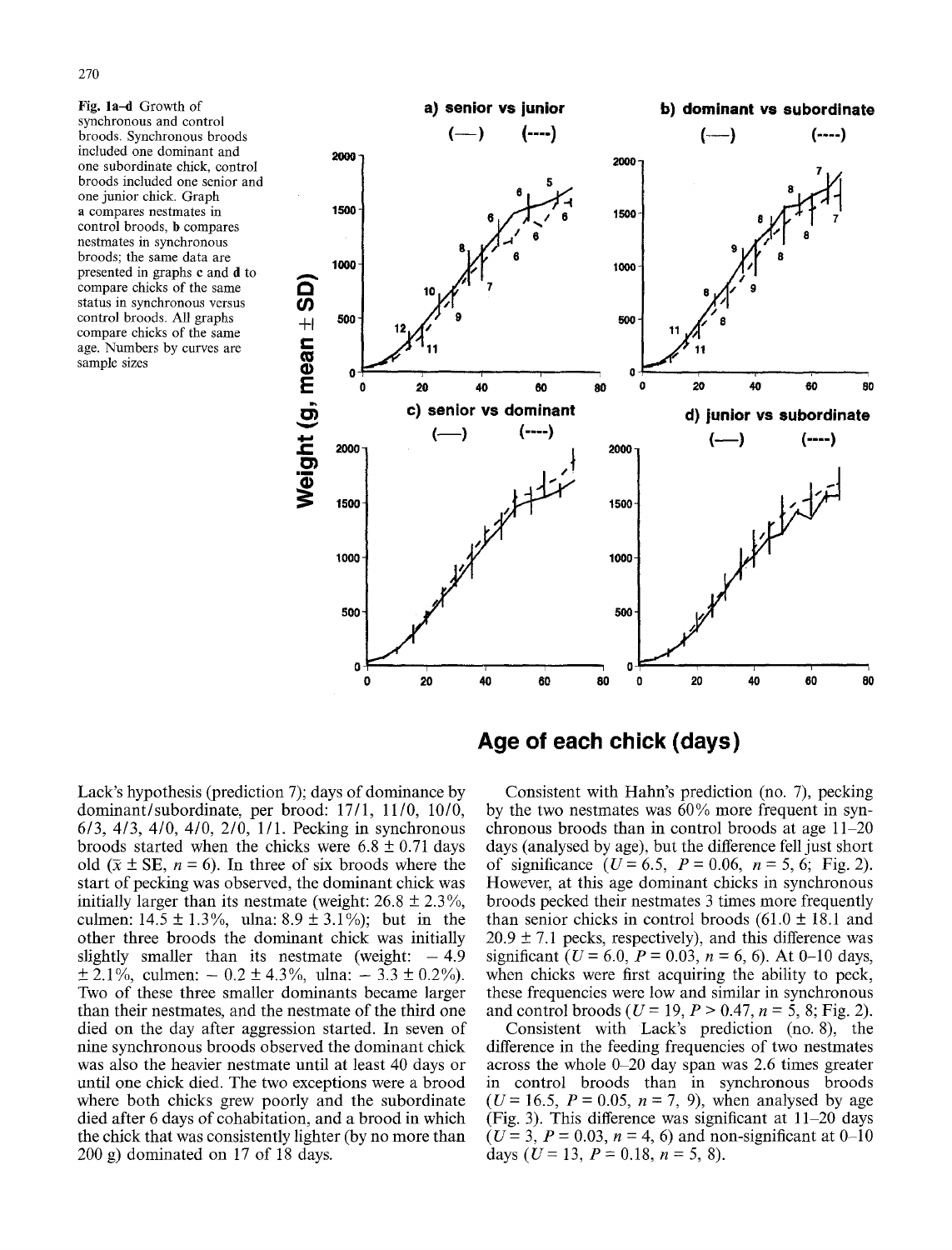

Fig. 2 Aggression in synchronous and control broods. Pecks (mean  $\pm$  SE) by dominants **a** and subordinates  $\Box$  in synchronous broods, and seniors • and juniors O in control broods. *Numbers by bars*  are sample sizes



Fig. 3 Feeding in synchronous and control broods. Daily frequency of feeds (mean  $\pm$  SE) by dominants  $\blacksquare$  and subordinates  $\square$ in synchronous broods, and seniors  $\bullet$  and juniors  $\circ$  in control broods. *Numbers by bars* are sample sizes

Importantly, synchronous broods were fed more frequently than control broods, when frequencies of feeds by both parents to both nestlings were analysed by age. At  $0-10$  days, synchronous broods consumed  $30\%$ more feeds than controls  $(21.1 \pm 1.4$  and  $14.0 \pm 1.7$ feeds respectively;  $U = 2.5$ ,  $P < 0.003$ ,  $n = 6$ , 8; Fig. 3); at 11-20 days, synchronous broods consumed 21%

**Table 3** Growth (mean  $\pm$  SD) in doubly asynchronous *(DA)*  and control  $(C)$  broods

more feeds than controls, though this latter difference was not significant  $(22.3 \pm 3.4 \text{ and } 16.8 \pm 2.4 \text{ feeds})$ respectively;  $U = 7.5$ ,  $P > 0.12$ ,  $n = 5.6$ ; Fig. 3). Most of the difference between sample means of the treatments was evidently due to juniors feeding less frequently than seniors in control broods whereas subordinates fed at a similar rate to dominants in synchronous broods (Fig. 3).

#### Optimal hatch asynchrony

# *Fledging success and mortality*

Three-quarters of junior chicks in doubly asynchronous broods died. Although this was 50% more than in control broods (Table 2), the difference was not significant, whether predated broods were excluded  $(G= 1.87, df= 1, P < 0.2)$  or included  $(G= 3.38,$  $df = 1, P < 0.1$ ). Doubly asynchronous juniors and control juniors died at similar ages (13.1  $\pm$  7.9 days and 14.9 ± 8.9 days, respectively;  $U = 22$ ,  $P > 0.05$ ,  $n = 5, 10$ .

Seven of ten juniors that died in doubly asynchronous broods were underweight ( $\bar{x} = 28 \pm 15.9\%$ ,  $n = 7$ ) before death, and seven corpses were found, four in the nest and three outside it. Taken with the observations of aggression (below), these data imply that most died from expulsion or aggressively imposed starvation.

## *Growth*

As predicted, junior chicks grew more slowly in doubly asynchronous broods than in control broods: at 10 days they were 11% lighter than controls  $(t = 0.99$ ,  $P > 0.05$ ,  $df = 18$ ), by 20 days they were 43% lighter  $(t=2.77, P<0.02, df=11)$ , and the difference appeared to persist thereafter but was not significant (Table 3). A similar pattern of significant and nonsignificant differences between juniors in the two treatments was found for length of culmen and ulna (Osorno 1991).

Senior chicks in both treatments grew very similarly (weight at 10 days:  $t = 1.17$ ,  $P = 0.26$ ,  $df = 23$ ; 20 days:  $t = 0.07$ ,  $P = 0.95$ ,  $df = 16$ ; Table 3).

|            | Senior chicks |                |              |               | Junior chicks |               |              |                |
|------------|---------------|----------------|--------------|---------------|---------------|---------------|--------------|----------------|
|            | п             |                | weight $(g)$ |               | n             |               | weight $(g)$ |                |
| Age (days) | DA            | <sup>-</sup> C | DА           |               | DА            | $\mathcal{C}$ | DA           |                |
| $\bf{0}$   | 12            | 12             | $44 \pm 3$   | $44 + 9$      | 12            | 11            | $42 + 4$     | $41 \pm 5$     |
| 10         | 13            | 10             | $153 + 32$   | $171 + 41$    | 9             | 9             | $120 + 40$   | $135 \pm 21$   |
| 20         | 8             | 8              | $458 \pm 95$ | $455 \pm 101$ | 4             |               | $252 \pm 99$ | $440 \pm 105*$ |
| 60         |               | 3              | $1508 + 122$ | $1560 \pm 78$ | κ             | 4             | $1313 + 107$ | $1547 + 220$   |

\* Significantly different at 0.05 level (t-test). Other differences between treatments, at 10 days and 60 days, were not significant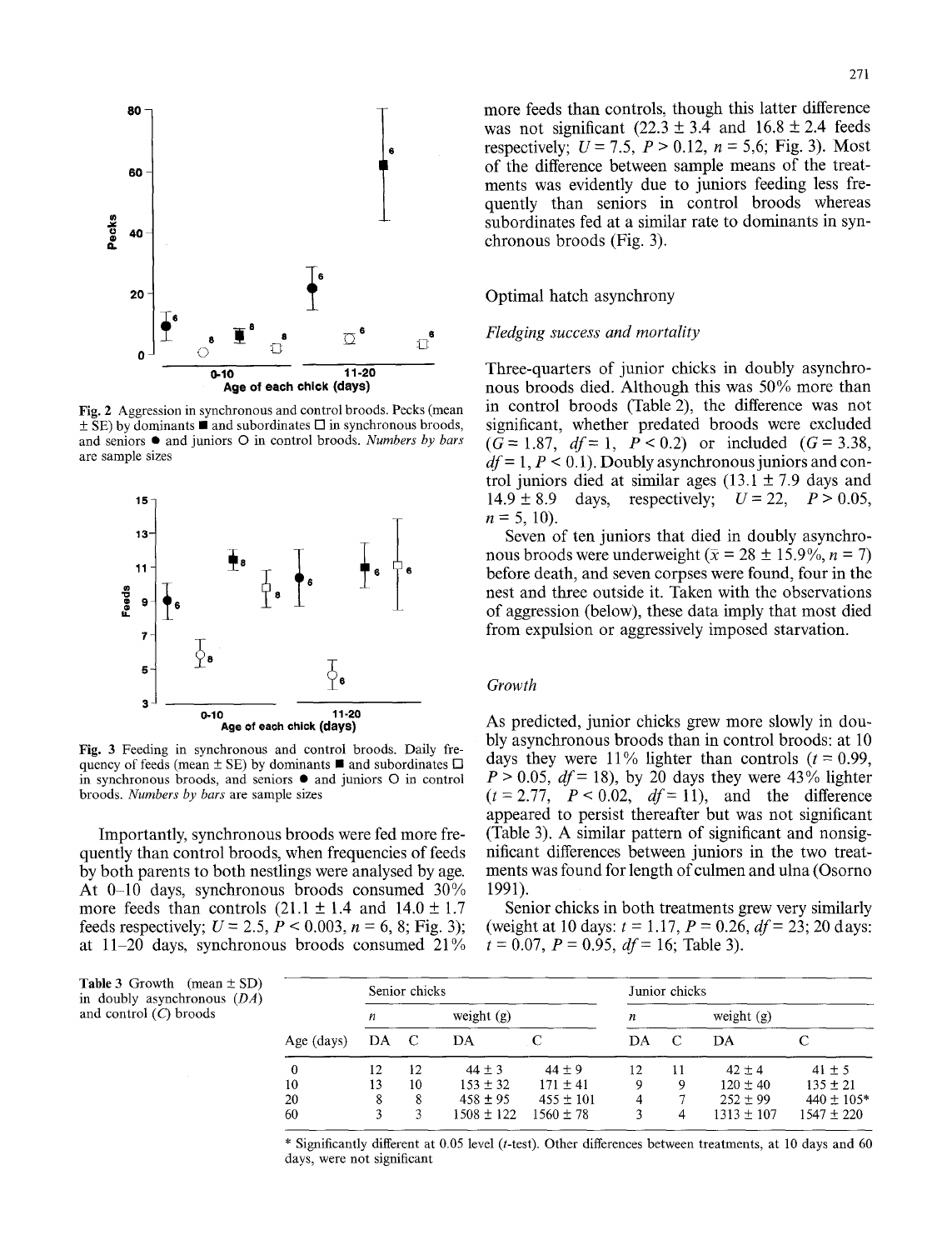

Fig. 4 Aggression in doubly asynchronous and control broods. Daily frequency of pecks (mean  $\pm$  SE) by both nestmates (summed) in doubly asynchronous O and control broods e. *Numbers by bars*  are sample sizes

#### *Aggression and feeding*

Doubly asynchronous broods were significantly more aggressive than controls; the two chicks gave nearly 5 times as many pecks when the junior chick was 0-10 days old ( $U = 8$ ,  $P = 0.01$ ,  $n = 7$ , 8) and nearly 3 times as many pecks when the junior chick was 11-20 days old (Fig. 4), although the latter difference was not significant ( $U = 13$ ,  $P > 0.05$ ,  $n = 4, 6$ ). Because of sample size limitations, we could compare pecking of seniors only at age 11-20 days, when the doubly asynchronous seniors pecked more than 3 times as frequently as control seniors (70.3  $\pm$  38.8 and 20.9  $\pm$  7.0 pecks, respectively), although the difference fell short of significance ( $U = 10$ ,  $P = 0.07$ ,  $n = 6, 7$ ).

Feeding rates to juniors in doubly asynchronous broods and control broods were similar at 0-10 days  $(5.8 \pm 0.6 \text{ and } 6.0 \pm 0.8 \text{ feeds respectively}; U = 25,$  $P = 0.39$ ,  $n = 8, 7$ ), and at 11-20 days (5.1  $\pm$  1.6 and 4.6  $\pm$  0.8 feeds respectively;  $U = 11$ ,  $P = 0.46$ ,  $n = 6, 4$ ).

### **Discussion**

We assume our observations were made under conditions of food shortage, since there was an ongoing El Nifio event during the study, roughly half of all broods observed suffered starvation mortality, and the overall reproductive success of the colony was relatively poor in 1986 (H. Drummond, unpublished work).

The patterns of mortality and growth predicted by the brood reduction hypothesis of Lack (1954) for conditions of food shortage and by the sibling rivalry reduction hypothesis of Hahn (1981) were not demonstrated. In view of our small samples and consequent low statistical power, the negative results reported here are not conclusive, but it is noteworthy that the predicted patterns of mortality and growth were not even suggested by tendencies in the data. With or without a 4-day hatch interval, nestmates established a relationship of aggressive dominance, and this apparently led to starvation-related mortality of the subordinate chick in about half of the broods studied. Experimentally synchronous broods were more aggressive than asynchronous controls, but there was no evidence that increased aggression led to poorer growth or greater mortality of chicks.

Hence, *contra* Lack, a hierarchy formed even without a hatching interval (cf. Skutch 1976, Bancroft 1985), and *contra* Hahn (1981), hierarchy formation in the absence of an age difference evidently did not involve costs in terms of growth or survival of offspring. Nonetheless, experimental synchrony evidently did impose a cost on parents, if we assume that elevated feeding frequencies to synchronous broods reflect greater parental effort. Since more frequent feeding of synchronous broods did not lead to faster growth, it is likely that the extra food was used to fuel increased conflict between nestmates. Parents may have increased their foraging effort to compensate for energy lost through sibling conflict. In other words, parents of synchronous broods may have masked the effects expected under Hahn's hypothesis by compensating for elevated energy consumption of chicks.

There is support in these data for a modified version of Lack's hypothesis that asynchrony functions to facilitate brood reduction. Even without asynchrony, one chick became aggressively dominant and apparently was able to ensure that the effects of food shortage fell mainly on its sibling, resulting in poor growth and in some cases death. In the blue-footed booby asynchrony is not required for the occurrence of social dominance, feeding priority and brood reduction *(sensu*  Mock, in press). However, subordinate chicks in asynchronous broods received inferior shares of parental food and may have died earlier than in synchronous broods, which suggests that asynchrony leads to more prompt and efficient brood reduction, as envisaged by Lack and demonstrated in experimental studies of other species (Slagsvold 1982; Haydock and Ligon 1986; Gibbons 1987). According to this interpretation, in some avian species asynchrony facilitates brood reduction, but the reduction would occur anyway, even without staggered hatching.

The proposal of Hahn (1981) that asynchrony lowers the intensity and cost of conflict between nestmates is probably right. However, it seems that the extra cost of conflict between synchronous chicks is borne not by the chicks but by parents, whose lifetime fitness is likely to be prejudiced by increased foraging, as suggested by Mock and Ploger (1987) for cattle egrets. Paradoxically, the extra cost of conflict in synchronous broods seemed to involve greater aggression by the dominant chick and greater feeding by the subordinate chick, in comparison with asynchronous broods. Possibly subordinate chicks engaged heavily in costly activities that we did not record, such as begging and evading aggression.